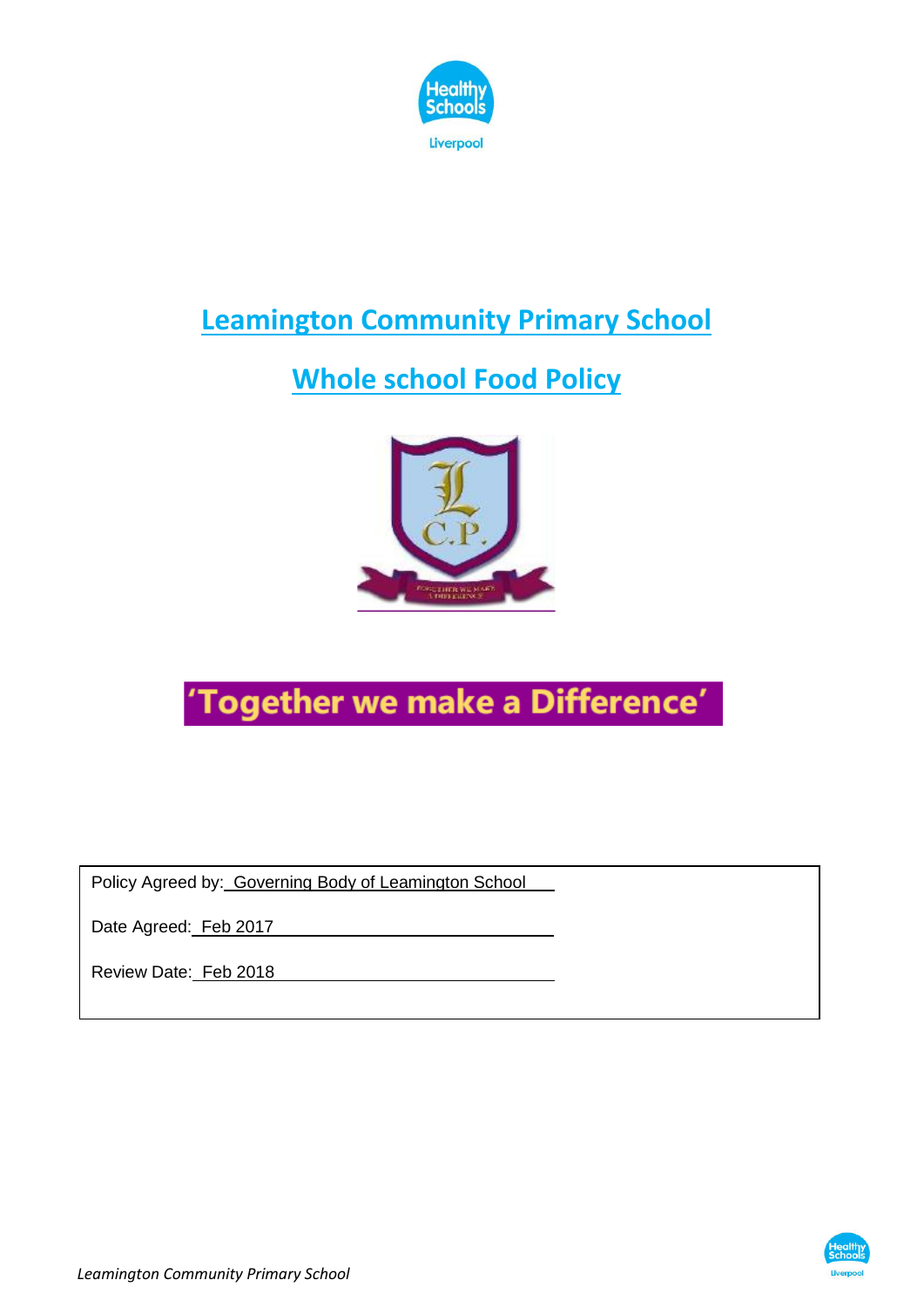Our school staff are very professional and ensure that positive messages are consistent across the whole school community. We are all aware of the importance of healthy eating and healthy lifestyles and act as positive role models for our pupils.

# Introduction

"Food has a significant part to play in determining health and well-being, establishing social roles and reflecting and shaping the schools ethos and individual values"

Our Whole School Food and Nutrition Policy is crucial to improving the health and wellbeing of our school and is a requirement for achieving Liverpool Healthy Schools Status. Our policy has been compiled in order to complete our Annual Review and achieve our Healthy School Award.

Our whole school policies have been developed to empower our school to make and sustain changes. Our Food Policy conveys our school's shared vision, ethos and values of our pupils, staff, parents and visitors and ensures that we all understand the important role food plays within our school. It is also key to developing healthy eating and drinking activities in our school which will benefit the whole school community. The process of creating our whole school food and nutrition policy has promoted much discussion within our school around healthy eating and drinking issues, which will ensure that our outcomes are achievable and importantly that our pupils feel ownership of the school's food vision. In order for the policy to be successful, planning and effective monitoring will be implemented. We will ensure that our policy content is relevant and that it will make positive changes in our school as it is vital that all ideas and issues within the school are considered.

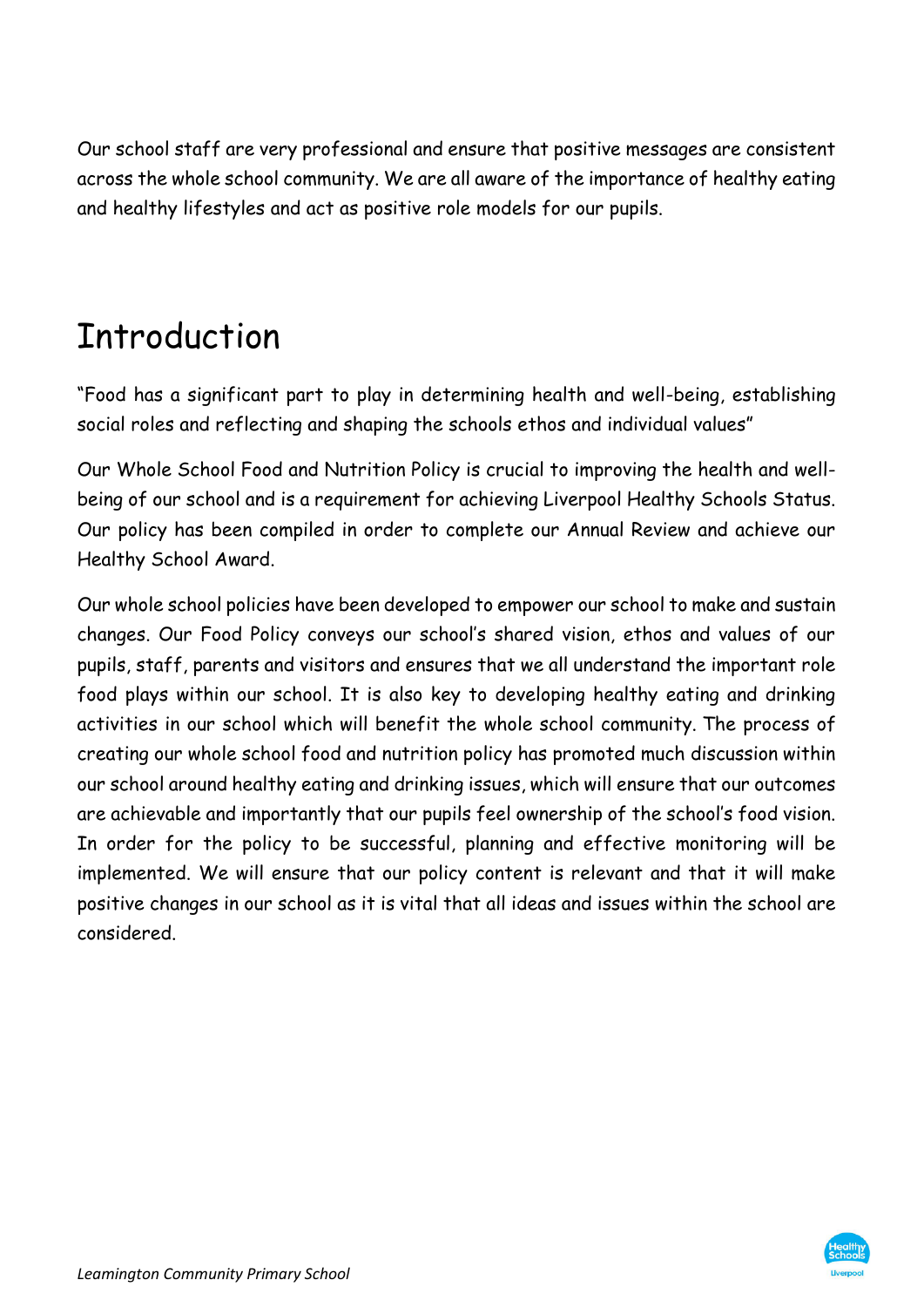### **Background Information to Our School**

Leamington Community Primary School presently has 489 girls and boys aged 2-11 on role who mostly come from the residential area of Norris Green and surrounding area. Within each year group there are identified pupils with Special Educational Needs.

There are currently 250 children having school meals, With 129 children registered as eligible for FSM. (Oct 2016). Our school meals service is currently delivered by Absolutely Catering. Our onsite catering manager is Mrs Lynn Lazer

#### Rationale

Leamington Community Primary School recognises that snack and meal times are an important part of a child's day and believe that, depending on the type of meal or snack consumed, it can heavily impact on a child's learning or behaviour to learning.

Leamington Community Primary also recognises the importance of children having the right amount of fluid intake and a well-hydrated body. Leamington Community Primary therefore is committed to providing healthy, balanced, varied and nutritious snacks and meals in addition to ensuring that children have regular access to fresh water to drink throughout the day. Leamington Community Primary is also committed to providing a curriculum that informs children about healthy eating and drinking so that they are equipped to make informed choices about their own food and drink consumption.

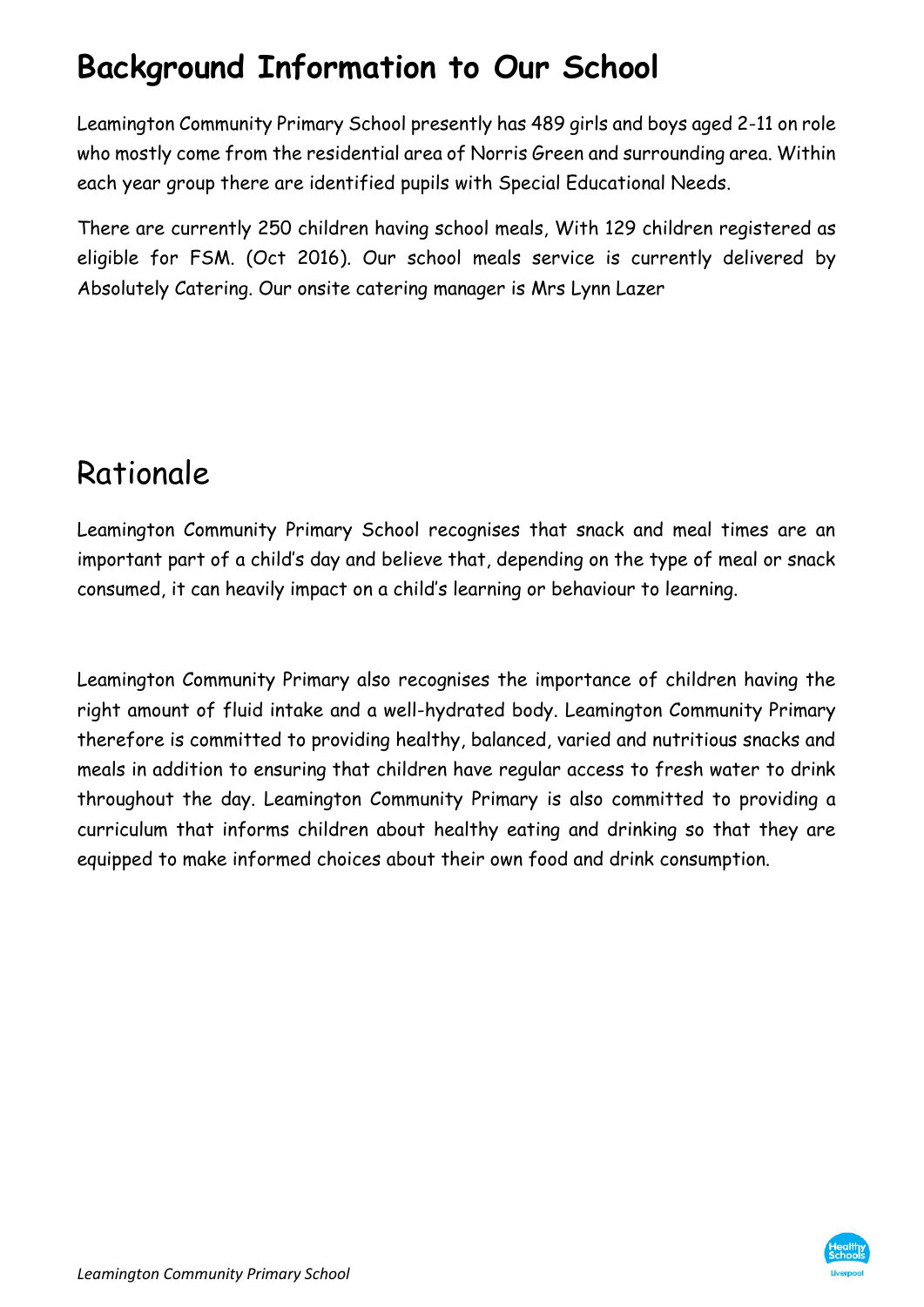#### Aims

- To ensure that all aspects of food and nutrition in school promote the health and well being of pupils and staff.
- To provide a consistent planned curriculum of food education to equip all pupils with knowledge and skills to make healthy life choices.
- To make pupils aware of the consequences of food choices made now and in later life. They specifically include nutritional awareness, influences on food choices such as food productions, marketing and impact on our environment.
- To ensure provision and consumption of food is an enjoyable experience.
- To involve the whole school community in improving eating habits and knowledge and skills surrounding healthy eating.
- To increase the take up of hot school meals and free school meals.
- To provide clarity about schools policy on food brought into school e.g. packed lunches and snacks in KS2, through newsletters etc.
- To ensure that contracts for school food providers meet the needs of the school and comply with the government regulations.
- To ensure that school food/drink provided across the school day reflects the government food and nutrient based standards.

# Objectives

- To include the whole school community in the promotion of healthier lifestyles.
- To regularly review food and drink served during the school day.
- To create a pleasant eating environment that encourages social interaction.
- To deliver a curriculum that delivers a consistent message of food, drink, nutrition and healthy lifestyles.
- To ensure catering staff and supervisory assistants are involved in the schools community. To ensure that they are well trained and understand why they are serving healthy food.
- To ensure classroom staff are trained to deliver a healthy eating message.
- To involve the wider community, including parents, in activities which promote balanced eating and enjoyment of food.
- To contribute to improved and sustained pupil behaviour and health, helping them to achieve their learning potential.
- To provide easy access to free, fresh drinking water across the whole school day.
- To ensure that school food/drink provided across the school day reflects the government school food standards.

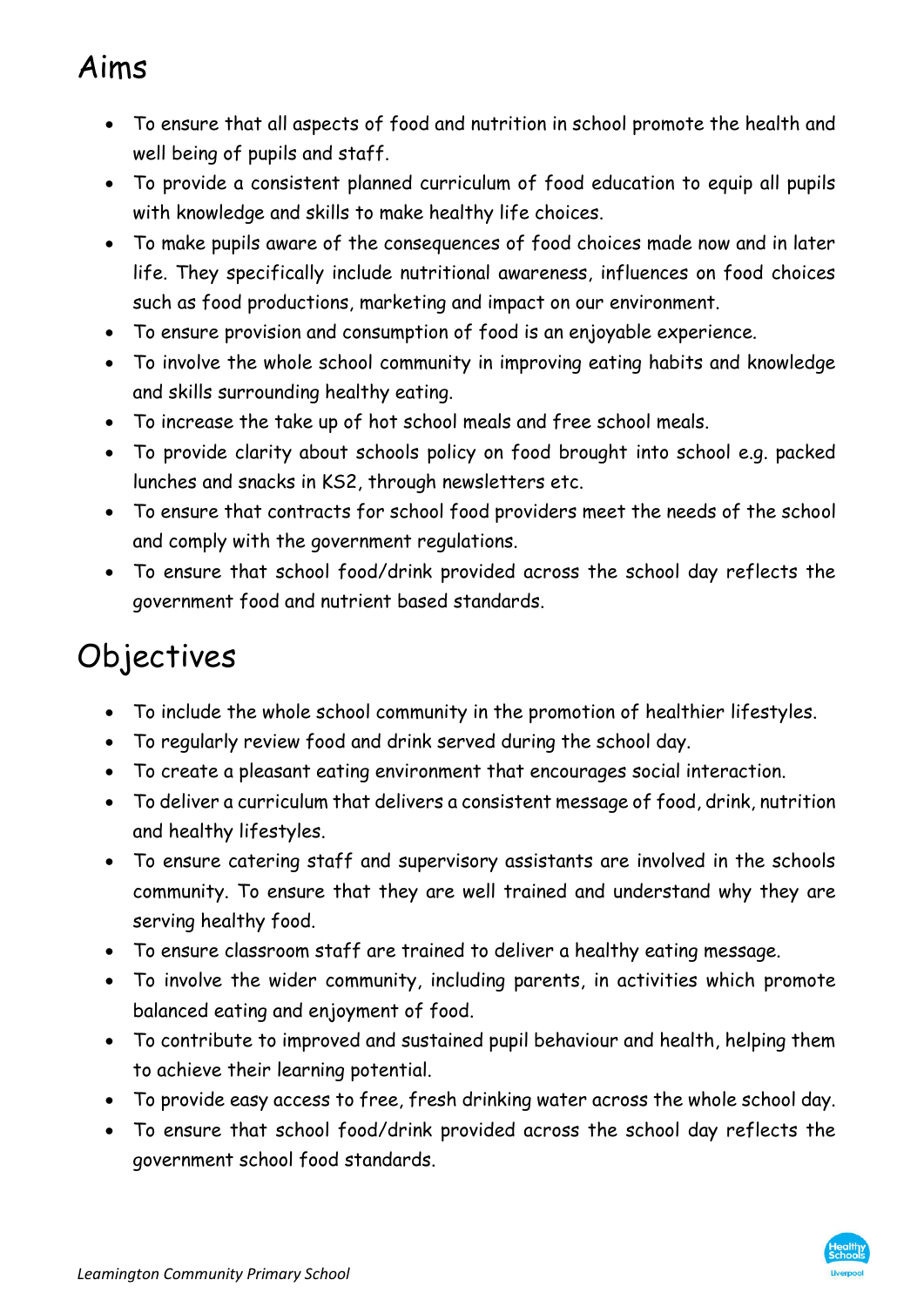### Food Throughout the School Day

#### Breakfast

We assume all children have breakfast before coming to school.

Our school provides a breakfast club which is available at a charge. Breakfast club is run by Iris and staff with appropriate food hygiene qualifications. Year 6 also provide breakfast for pupils at the Homework Breakfast Club.

### School Meals

Our meals meet the government's school food standards and this is evidenced by independent inspections carried out by impartial inspectors

Our school food is supplied by a private company called 'Absolutely Catering' and our team is led by our cook Lyn Lazer who is an experienced cook in our school.

Our children are encouraged to make healthy choices by staff and catering supervisors. Menus are made available to pupils / parents and teachers in advance at the admin office.

Our school meal supplier (Absolutely Catering) does contribute to the promotion of healthy eating.

The school has input into the content of the menu. Feedback to Absolutely Catering is based on the findings from our children and from SLT monitoring of lunchtimes

### Free School Meals

Currently all children in KS1 can have a meal free of charge in line with the governments Universal Infant Free school meal scheme BUT we encourage parent to register for Free school meals if their social economic circumstances allow this . School received funding for each registered child that supports the education at the school

Not all pupils take up Free School Meal entitlement but if they are entitled parents need to complete a Free School Meals Form available from our school admin office or online (Liverpool.gov.uk).

[http://liverpool.gov.uk/schools-and-learning/grants-and-funding/free-school](http://liverpool.gov.uk/schools-and-learning/grants-and-funding/free-school-meals/application-form/)[meals/application-form/](http://liverpool.gov.uk/schools-and-learning/grants-and-funding/free-school-meals/application-form/)

Our Headteacher, SLT and staff do monitor the take up of FSM on a daily basis when the morning dinner registers are taken. The take up is monitored closely with School Improvement Liverpool.

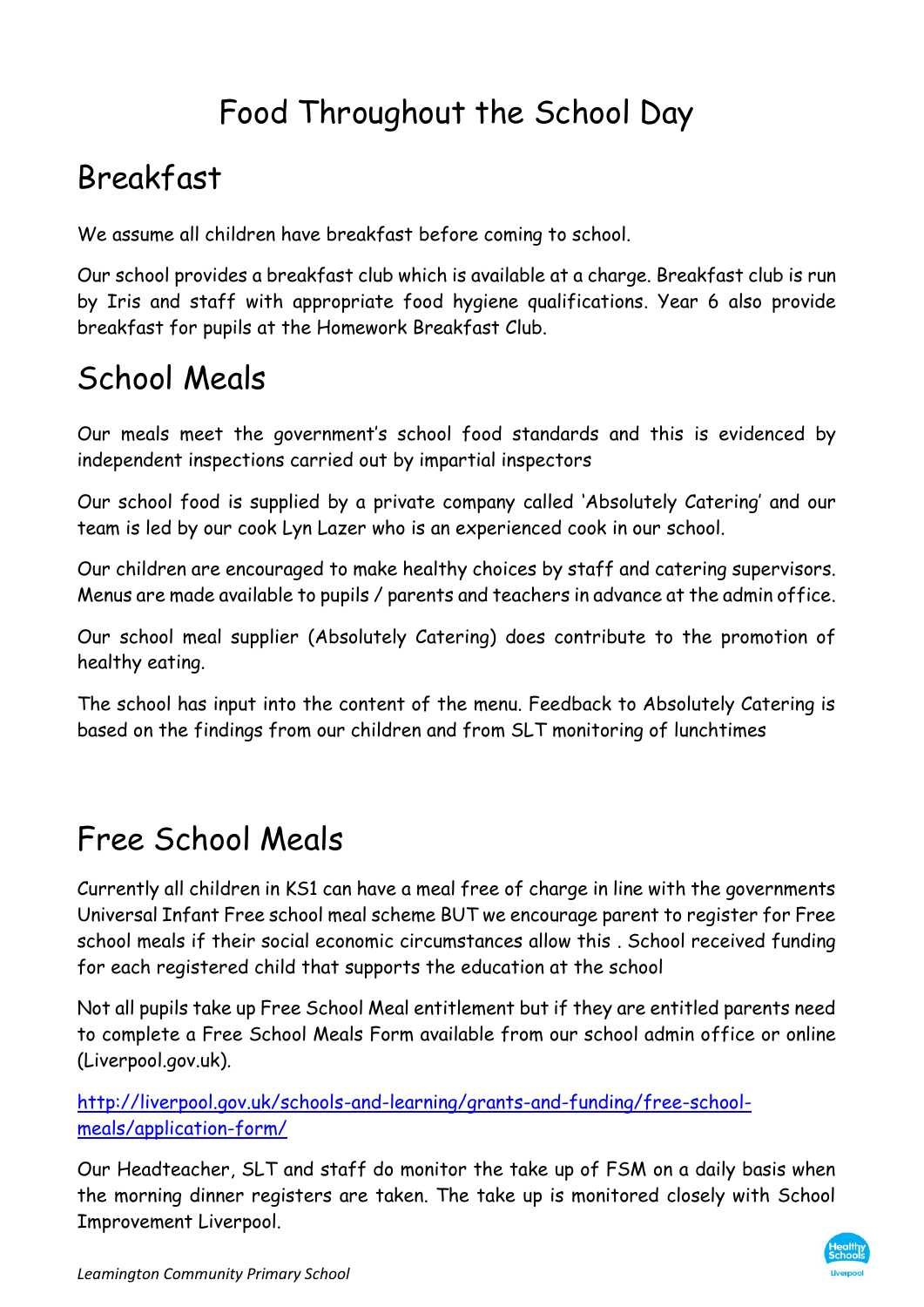#### Packed Lunches

Packed lunches should be healthy in content, with a healthy sandwich, preferably brown bread, fruit, healthy, low fat yoghurt and perhaps sliced vegetables or fruit eg carrot or celery sticks, apple or grapes. Fresh orange juice (no more than 150ml is advised) or water are acceptable healthy drinks.

The packed lunches should not include fatty foods including too much cheese, chocolate spread sandwiches, sweets including chocolate and biscuits, crisps and sugary drinks including flavoured lemonade, coke and fruit shoot drinks as they are full of sugar.

Healthy packed lunches are encouraged at all times and parents are regularly reminded of this in our monthly newsletters. We also send out Healthy school messages during our whole school collective worships and whole school and class / reward assemblies. Positive messages are also communicated in our school council meetings.

We occasionally inform parents of the need to think about alternative healthy choices if we think there is an ongoing issue. We do monitor the contents of the packed lunches; if any member of staff is concerned that our pupils are not eating healthily they regularly feedback to our SLT if they are concerned for particular pupils.

Our dining room has seating tables and attached seats are spaced accordingly to provide one whole eating area. However, the packed lunches have their own designated seating area as do the pupils on hot dinners.

Packed lunch boxes are stored in designated areas around our school. In summer months it is recommended to add a freezer pack to lunch boxes to keep them cool. If this is not possible, then a frozen drink will defrost in the lunch box throughout the morning whilst keeping the lunch cool.

If parents bring in packed lunches which do not meet the school standards we offer them advice, guidance and support and encourage them to make links with our Healthy school co-ordinator. We will advise them of the importance of avoiding child obesity and how healthy eating and healthy lifestyles can avoid possible problems in the future. Y6 pupils are involved in the National Child Measurement program where height and weight are monitored and recorded

The Healthy Schools Team suggest the Children's Food Trust Guidance as a basis for our packed lunch policy.

[http://www.childrensfoodtrust.org.uk/childrens-food-trust/parents/your-childs-food](http://www.childrensfoodtrust.org.uk/childrens-food-trust/parents/your-childs-food-at-school/packed-lunches/what-to-put-in-a-lunchbox/)[at-school/packed-lunches/what-to-put-in-a-lunchbox/](http://www.childrensfoodtrust.org.uk/childrens-food-trust/parents/your-childs-food-at-school/packed-lunches/what-to-put-in-a-lunchbox/)

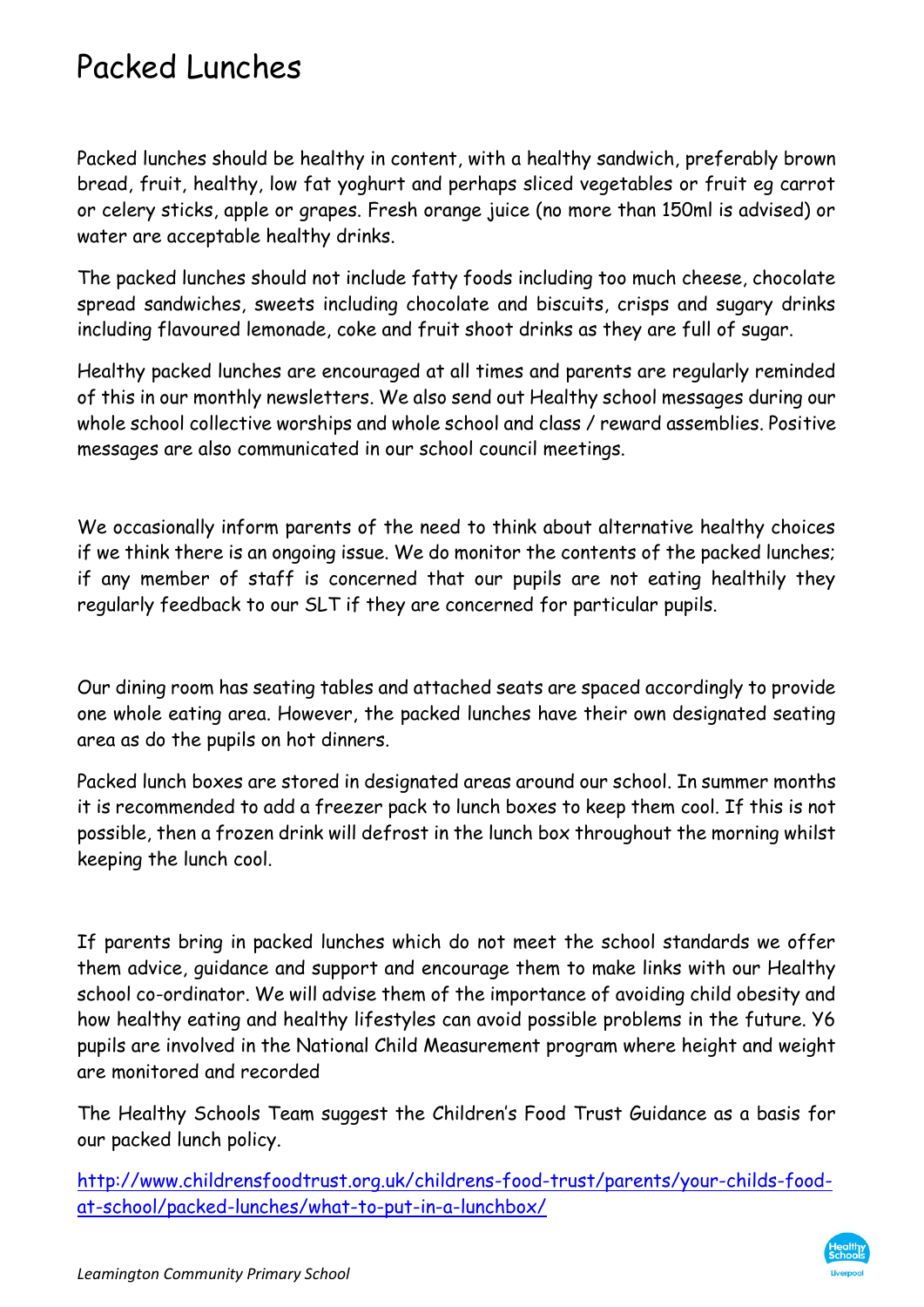Food Hygiene The school kitchen premises are regularly inspected by the Local Authority's Environmental Health Officer and graded according to the National score system our kitchen has been awarded a score of 5, this is the highest possible accreditation.

### The Dining Room Environment

Our dining room environment is bright, clean and well designed to ensure comfort and safety for our pupils.

Pupils are given ample time to eat and enjoy their food. Opportunities to socialise are evident and good manners are always encouraged by our staff and supervisory lunch time assistants. Pupils are encouraged to think about why they have chosen their food and are given time to reflect on whether they have made healthy choices. The pupils are taught the importance of healthy eating and living within our school curriculum, including good PSHEe links.

Plates are cleared away by our supervisory assistants for the younger pupils and the older pupils are encouraged to clear the plates away themselves as we foster independence at all times. Our pupils are praised for good manners and behaviour and inappropriate behaviour is addressed immediately and dealt with by our SMT if severe enough. Pupils are encouraged to line up sensibly and quietly.

Our lunch time supervisors know their roles and responsibilities and carry them out accordingly. Our pupils know how to respect our lunch time staff and our staff are good role models and reinforce the importance of respecting others.

Our lunchtime supervisors contribute to a friendly and welcoming dining environment. Our behaviour and bullying policies are firmly in place. Staff encourage our pupils to eat their packed lunches and hot dinners and assist our pupils with eating and holding their knife and fork correctly i.e. basic table manners. We also encourage children to tidy up after themselves to help encourage independence.

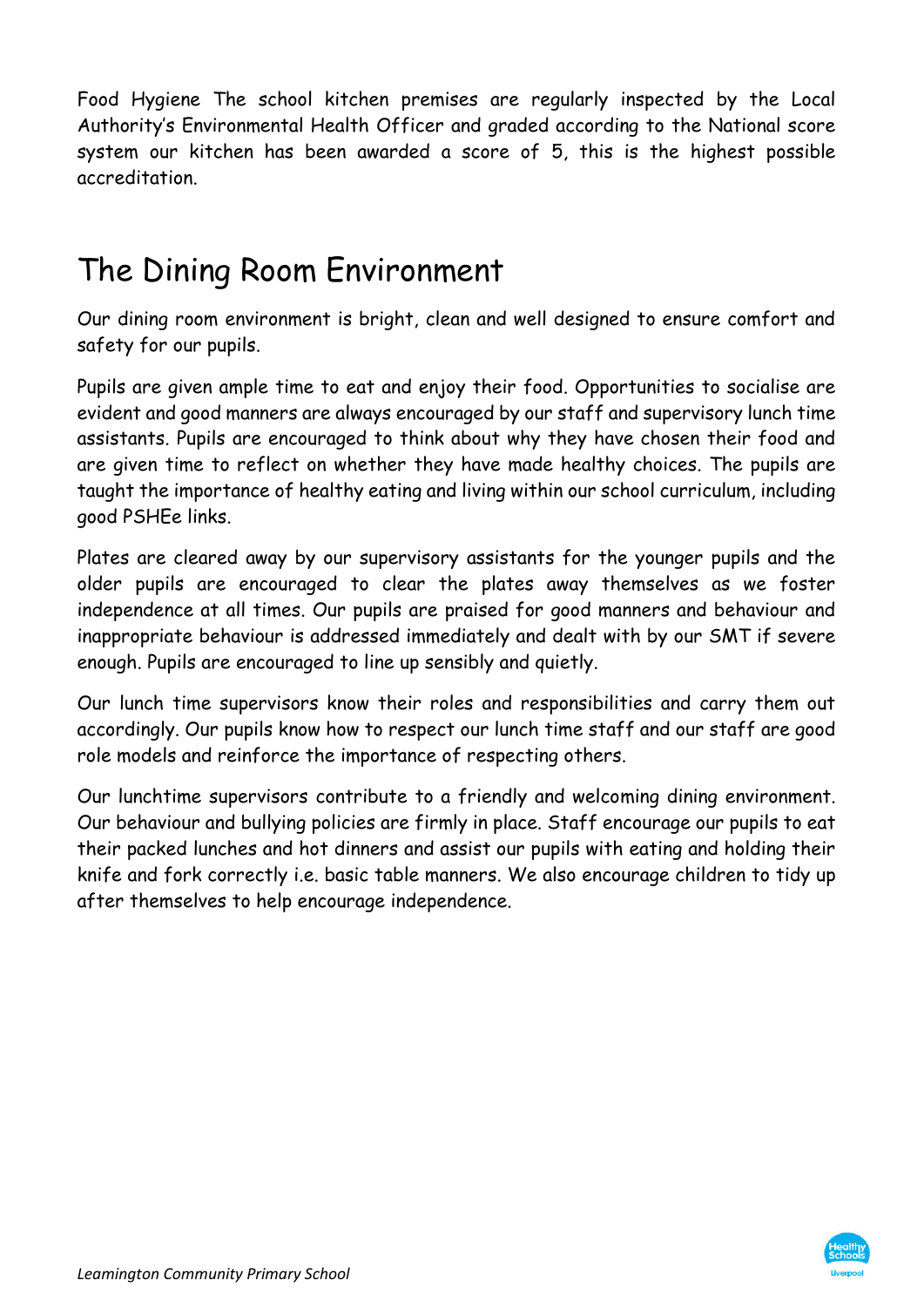#### Snacks

As a whole school, we provide some free snacks including fruit from the Free Fruit and vegetable Scheme for EYFS/KS1 which do meet the food based guidelines. Free milk is also available for EYFS/KS1. Healthy snacking is promoted throughout our school where appropriate and children are encouraged in KS2 to bring in their own fruit for a snack at playtime. We have no vending facilities available to our pupils.

Milk is also available to KS2 children at lunchtime

#### Drinks and Water

Our pupils and staff have access to fresh, free drinking water across the school day. We all understand the importance of staying well hydrated. Children are encouraged to bring a bottle of water to school each day (except for the Foundation Stage, were children have access to a water fountain).

We are currently complying in accordance to the government's policies regarding water provision. Our pupils are allowed to drink water during lessons (Health and Safety permitting). Our pupils and parents are aware of what drinks are permitted in schools.

Newsletters outline the details and preferred options.

#### Special diets, allergies, diet related disorders

Our school is aware of pupils with food allergies and intolerances we display in the staffroom and canteen. with a picture and information about selected pupils who have special diets, or diet related disorders and even medical conditions / medications that we may need to know. All staff are informed of these matters in their classes and shared with our staff.

Our staff are aware of how to react if a pupil has an allergic reaction to a food and have received first aid training.

If your child has a medically diagnosed condition and would like information on the content of the school lunch our catering manager is available to discuss and plan with parents/carers. Please make an appointment through school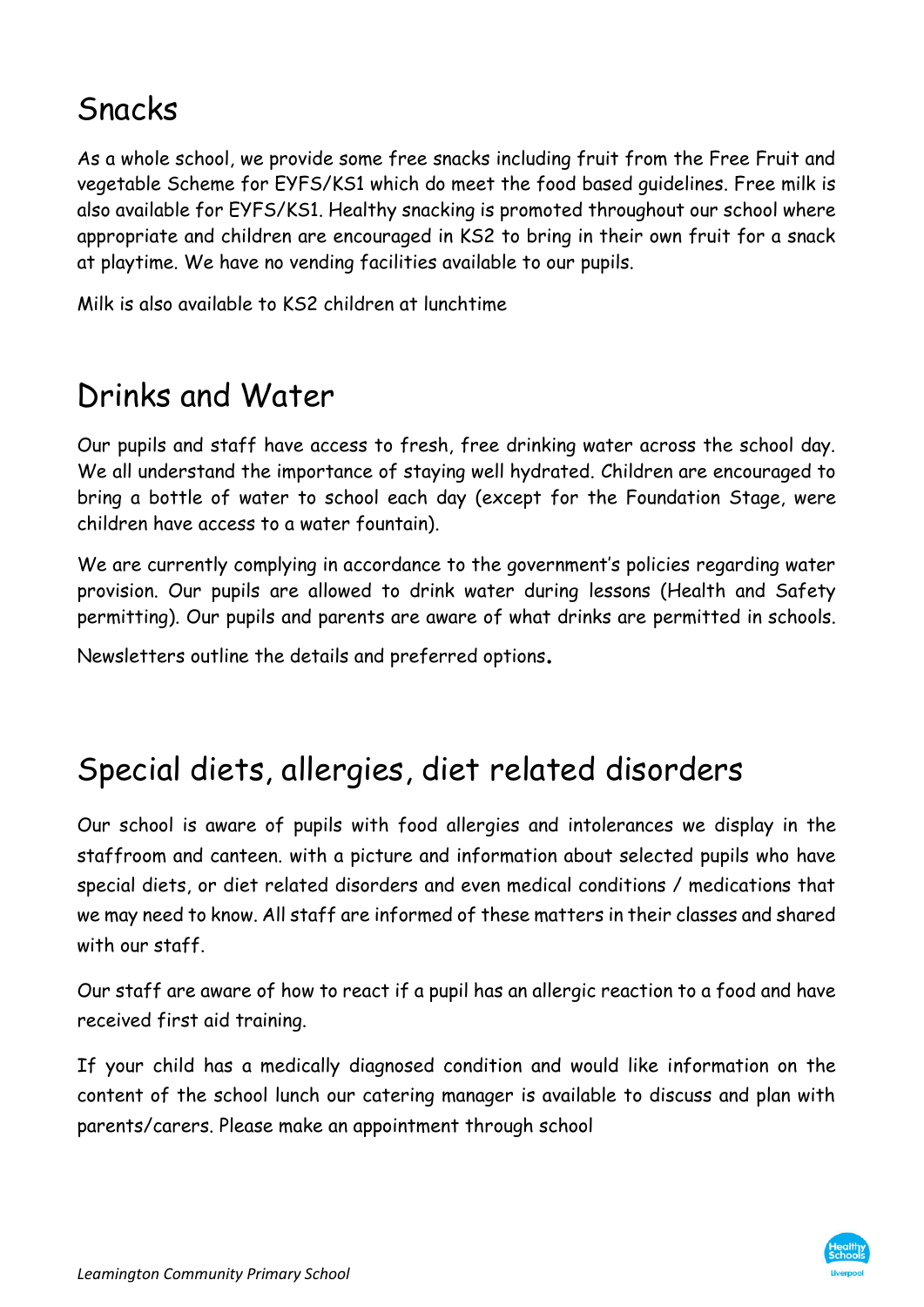## Religious and Ethical Diets

At the start of each year, the school office send out a child information form which parents/carers can identify if their child require any special Medical requirements including Religious or Ethical or have any allergies or intolerances to food. A data sheet is then produced and shared with all staff, including the kitchen staff so that special arrangements can be made during snack, lunch and food activity times.

# Staff Room

Our school staff are very professional and ensure that positive messages are consistent across the whole school community. We are all aware of the importance of healthy eating and healthy lifestyles and act as positive role models for our pupils.

### Learning Opportunities

Food and nutrition is taught predominantly through the science and DT curriculum as well as many cross curricular links with other curriculum areas. Practical cookery lessons are included in the curriculum and many opportunities are used to offer these learning experiences to our pupils.

### Rewards, Celebrations and Events and Treats

Our school gives consistent messages regarding healthy eating. Healthy foods are used as rewards or treats in class and they are given out appropriately according to the school food standards. We have now introduced a fake money reward system where classes are rewarded for attendance. This can be used for classes own choice of activity/reward to spend it on. Our pupils, parents, staff and the wider school community aware of the regulations in place as regular leaflets, posters and information is shared through newsletters. The message that our school communicates to the children is that it is perfectly acceptable for children to have the odd treat as part of their well-balanced diet.

Occasionally, our school will run a special day or event which fatty/sugary foods may be sold or given out for the children to consume.

Birthday cake and party bags provided by parents are given out as part of birthday celebrations. We continue to suggest healthy options at all times.

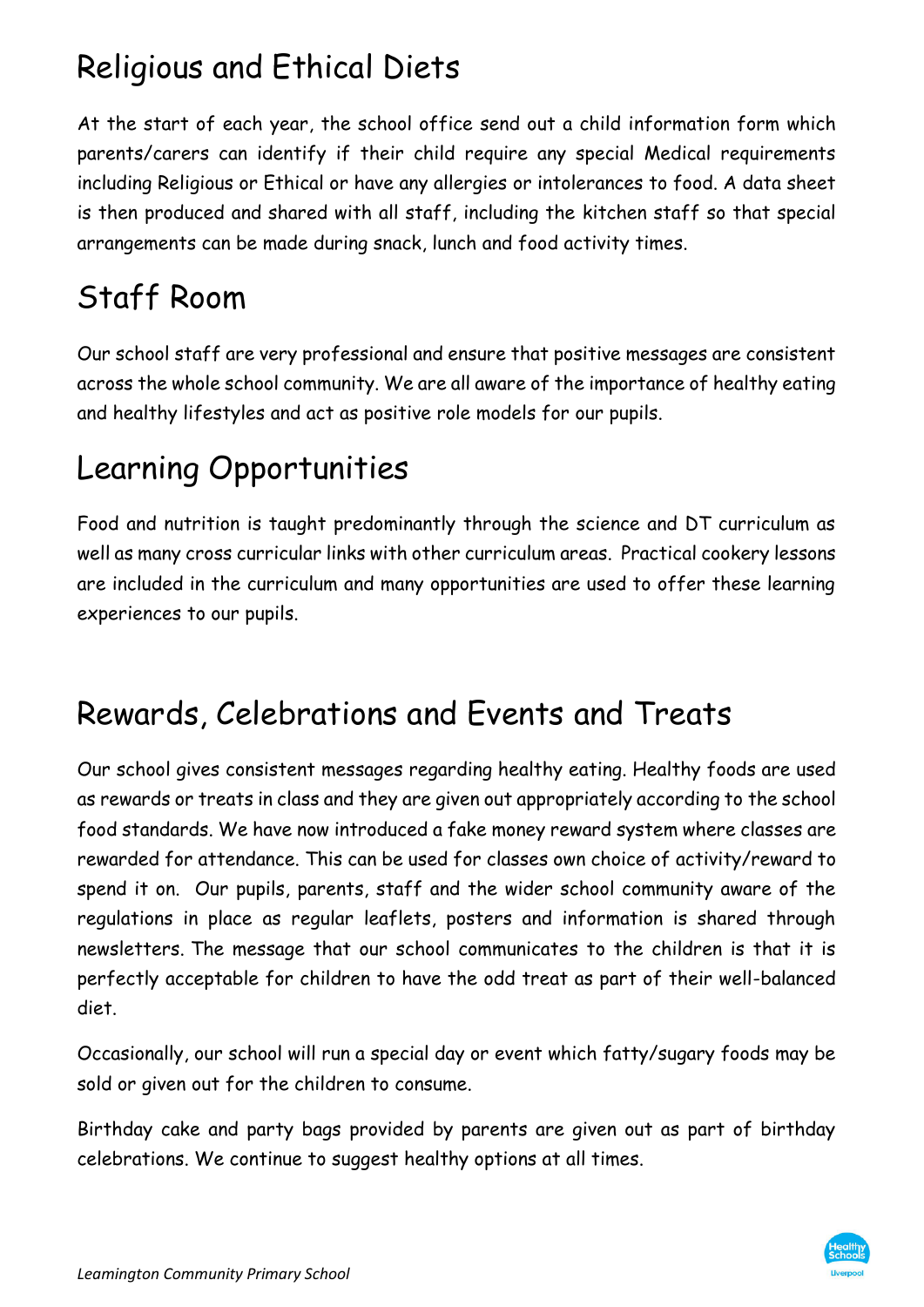### Extra-Curricular Activities

Our school runs a cookery club / gardening and growing clubs and our pupils are enjoying these learning experiences. Reception children visit Walton Park allotments from the Spring term onwards, planting and growing vegetables and fruit, encouraging the children to eat a range of healthy foods.

Our school has the space and members of staff who are involved in developing our school garden areas. External links are welcomed and are currently in place assisting us to develop a vegetable patch.

As a school we offer a wide range of after school clubs throughout the year – dance club, football, athletics, cross country, cookery and the gardening club.

Risk assessment and Health and Safety procedures being adhered to and are firmly in place.

Pupil voice and involvement is encouraged through school councils meetings.

Our messages are consistent between our whole school community and participating staff.

### Monitoring and Evaluation

We will know that our policy has made a difference by seeing improvements of food provision and consumption throughout our whole school.

We are to continue to monitor healthy eating and drinking options and general food provision, with a focus on the food provided.

#### Conclusion

We will continue to monitor, evaluate and review the food and drinks provision throughout our whole school and will also continue to monitor the food provided to our pupils. We are working together as a whole school and are all in agreement as to the importance of healthy eating and have therefore been successful in achieving the Healthy School Award for the last few years. This will hopefully continue and we will be awarded the Healthy School Award again when it runs out in Summer 2017.